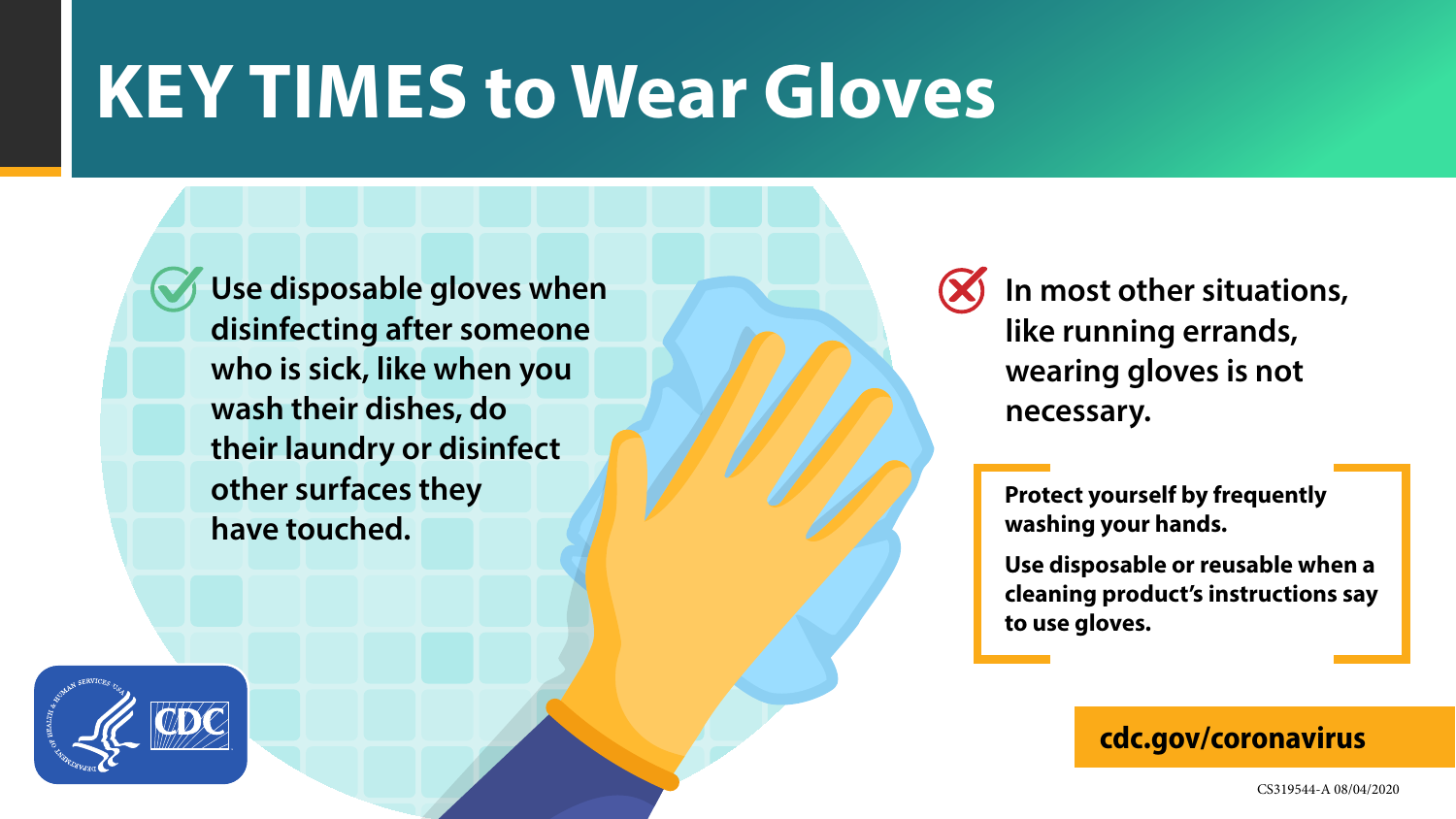## **CO R O N AV I R U S D I S E A S E 2019 (COVID-19)**

**cdc.gov/coronavirus**

CS319544-A 08/04/2020

**In most other situations, like running errands, wearing gloves is not necessary.** 

**Protect yourself by frequently washing your hands.**



**Use disposable or reusable when a cleaning product's instructions say to use gloves.**

**Use disposable gloves when disinfecting after someone who is sick, like when you wash their dishes, do their laundry or disinfect other surfaces they have touched.**